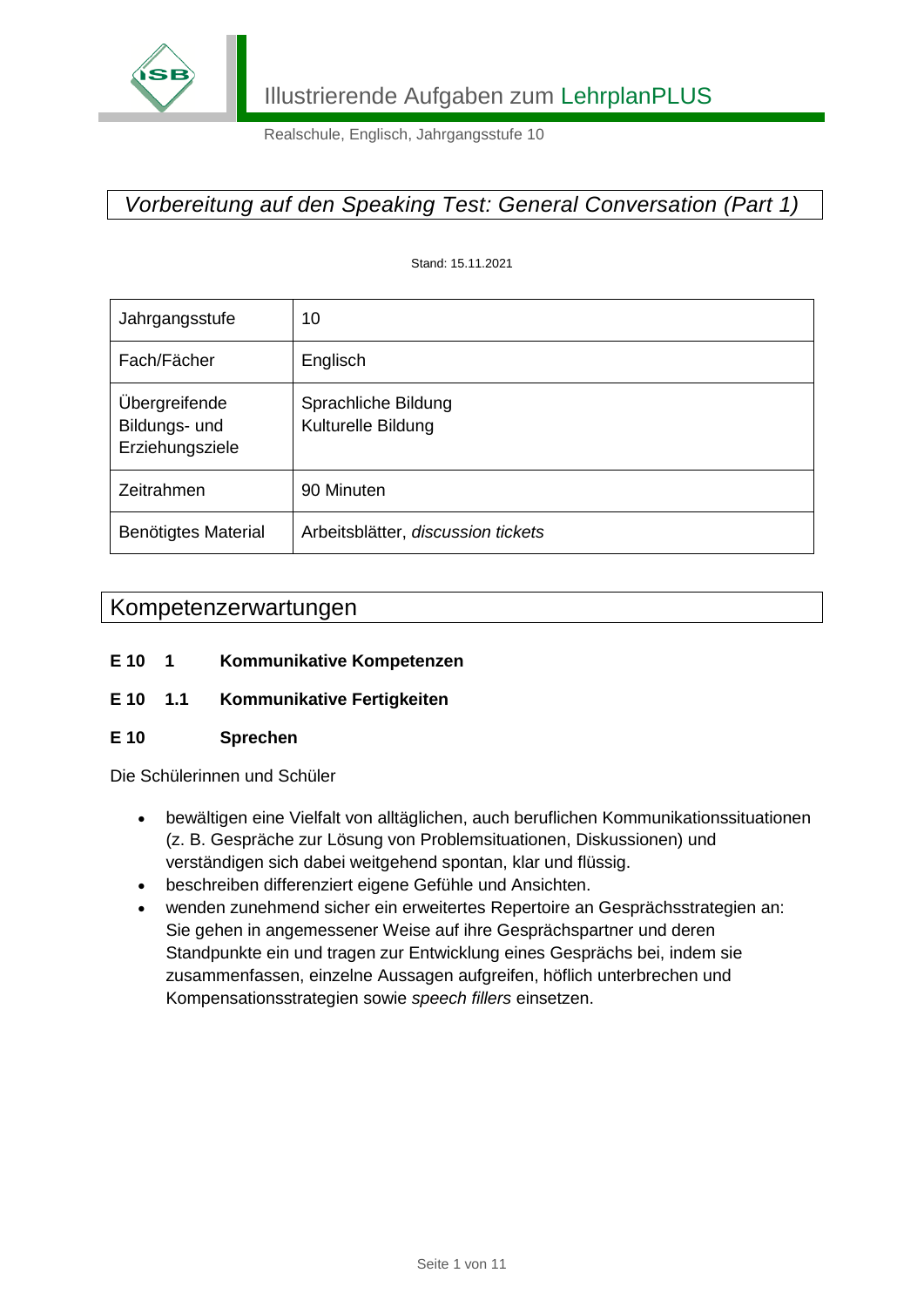

## Hinweise zum Unterricht

Die vorliegende Unterrichtseinheit dient zur Vorbereitung des neuen Formats zu Part 1 im *Speaking Test* nach LehrplanPLUS. Sie ist in folgende Teile unterteilt:

a. Nach dem Einstieg, der über Bildmaterial zum Thema hinführt (*dream vacation / dream job*) erhalten die Schülerinnen und Schüler Informationen über das Format des *Speaking Test* nach LehrplanPLUS: In **Part 1** wird ihnen ein Thema gestellt (*topic*), zu dem sie einen freien Dialog entwickeln. Für den Fall, dass das gestellte Thema inhaltlich nicht ausreicht, um damit die geforderten vier Minuten auszufüllen, besteht die Möglichkeit, ein zweites *topic* gestellt zu bekommen.

b. Im zweiten Teil der Unterrichtssequenz sammeln die Schülerinnen und Schüler nach dem Einstieg zum Thema mit Hilfe eines Clusters zunächst inhaltliche Ideen für das Thema *your dream vacation*. Ergänzend kann vorab noch recherchiert werden, wie einige Reiseziele auf Englisch ausgesprochen werden.

Das erste Gespräch zu zweit wird mit Hilfe einer *flow chart* gelenkt, sodass die Lernenden an eine sinnvolle Gesprächsstruktur herangeführt werden (Dialog A). Als Mittel zur Differenzierung steht ein stärker gelenkter Rahmen zur Verfügung (Dialog B).

c. Der dritte Teil der Unterrichtssequenz beschäftigt sich mit geeigneten Redemitteln. Die Schülerinnen und Schüler können sich einige Ausdrücke aussuchen, die sie verwenden wollen. Unbekannte Ausdrücke können vorbereitend in einem Wörterbuch nachgesehen werden. In einem oder mehreren Durchgängen und ggf. in unterschiedlichen Tandems werden die Ausdrücke gefestigt. Dies kann sowohl im freien Gespräch als auch unter Zuhilfenahme der *Dialog Sheets* (A oder B) geschehen.

Die Sequenz schließt ab mit einem Dialog, in dem vor dem Gespräch drei bis fünf *discussion tickets* gezogen werden. Die ausgewählten fünf Phrasen sollen im folgenden Gespräch verwendet werden. Nach der Verwendung einer Phrase darf der entsprechende Zettel bzw. das entsprechende *discussion ticket* umgedreht werden. Ziel ist es, während des vierminütigen Gesprächs alle *discussion tickets* umzudrehen.

### Anregungen zum weiteren Lernen

Die Schritte b und c mit den beschriebenen Varianten können zur Vorbereitung von Part 1 auf alle möglichen Themenbereiche angewendet werden. Beispielhaft ist hier zur optionalen Verwendung ein weiteres Arbeitsblatt zum Thema *dream job* angehängt.

### Quellen- und Literaturangaben

Bilder Einstieg © Clipdealer Grafiken: ISB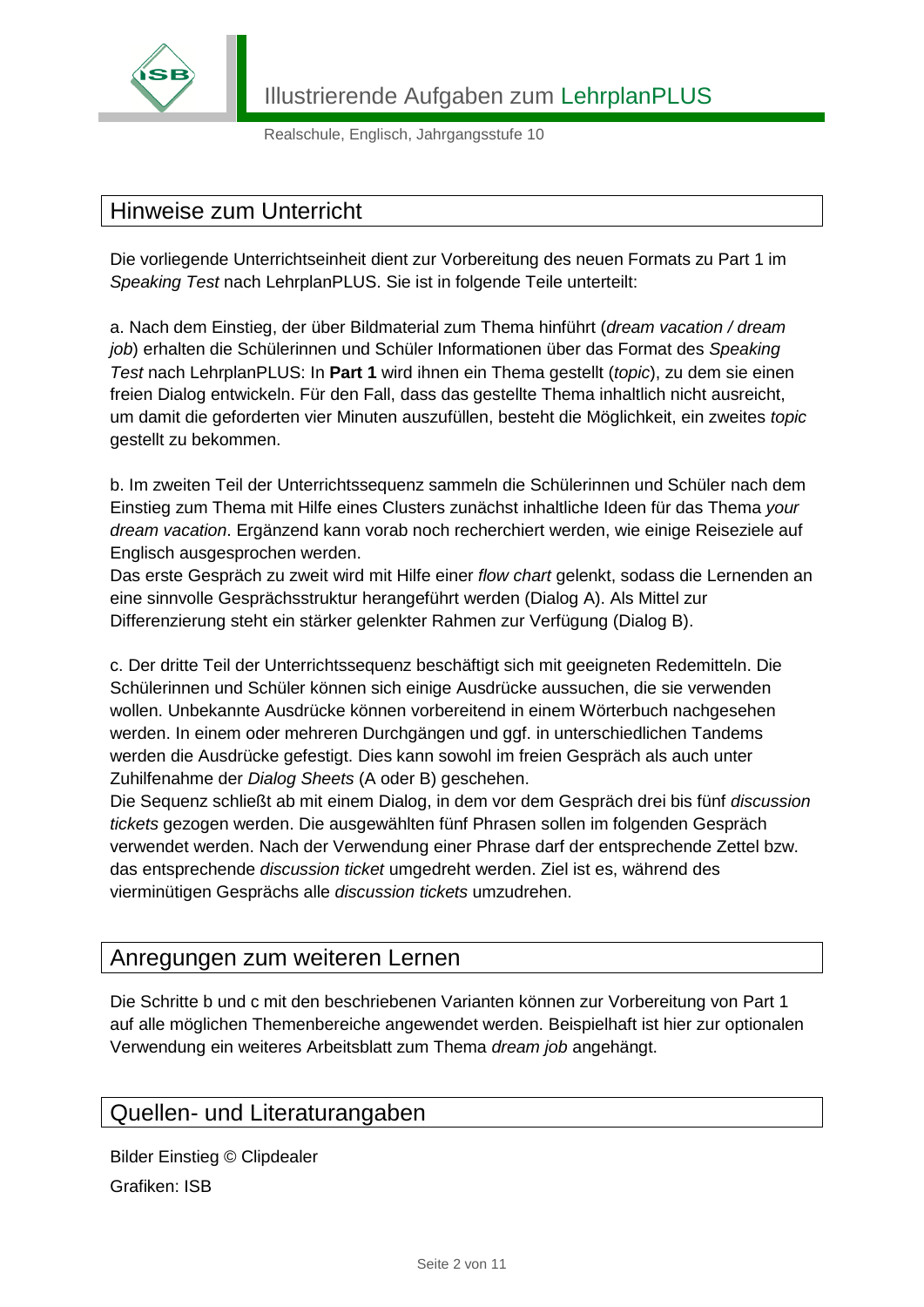

# Aufgabe

#### **Advance Organizer**

**This is our plan for today/the next lesson**

- **O topic 1: dream vacation – collect some ideas**
- **O talk with a partner – structure your talk**
- **O get some expressions you can use**
- **O topic 2: dream job – collect some ideas & talk about them**

#### **Getting going**



Fotos © Clipdealer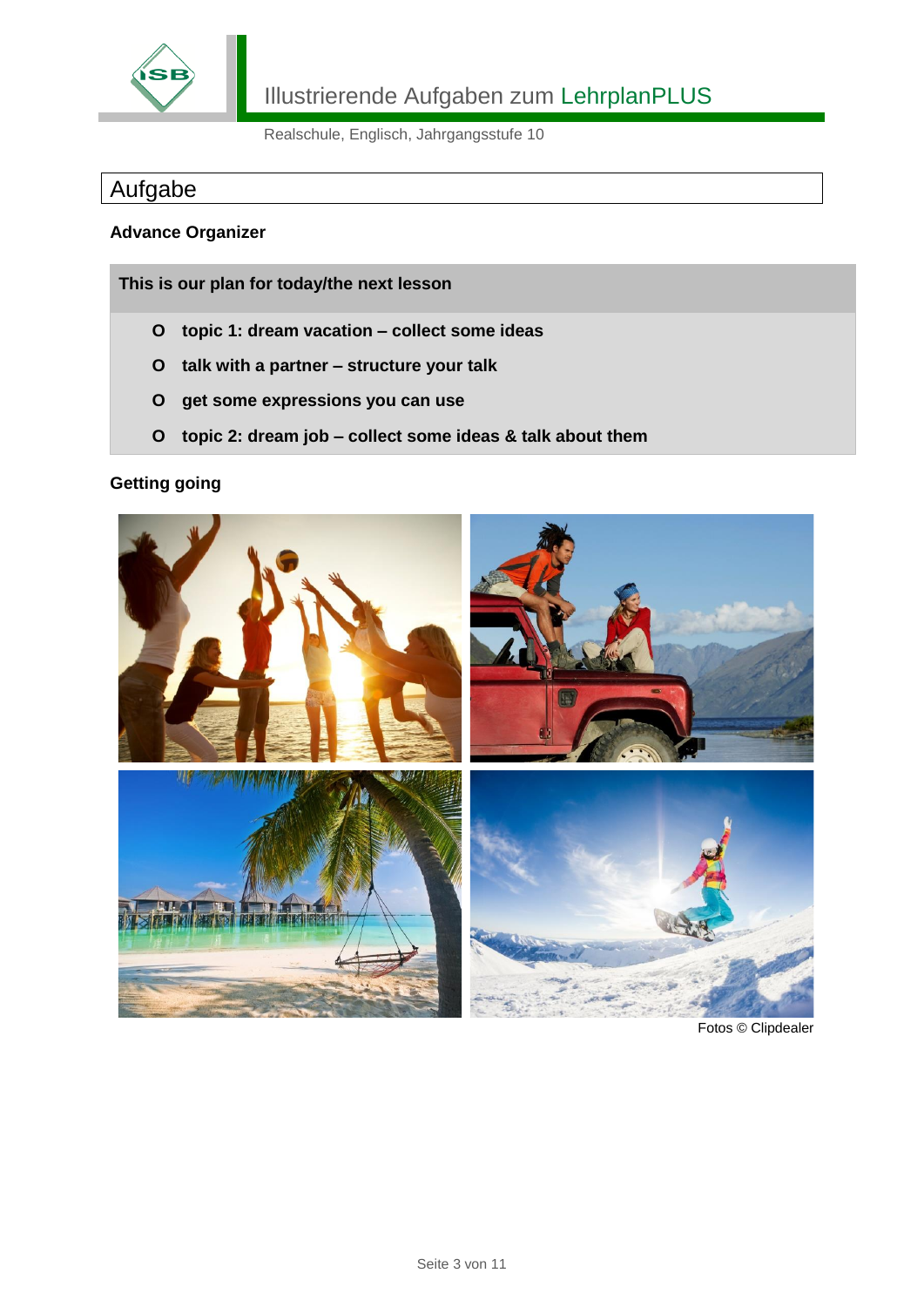

#### **Info-Box Part 1**

In Part 1, you are going to get a topic to talk about. Ask each other questions in order to find out about *(topic 1)* Keep the conversation going.

You have four minutes.

In case you run out of things to say, you can get another topic.

Here is another topic for you. Talk about *(topic 2).*

**Mind the three steps when talking to your partner.**

**Step 1 Start your conversation.**

**Step 2 Talk about various ideas from your cluster.**

**Step 3 End your conversation.**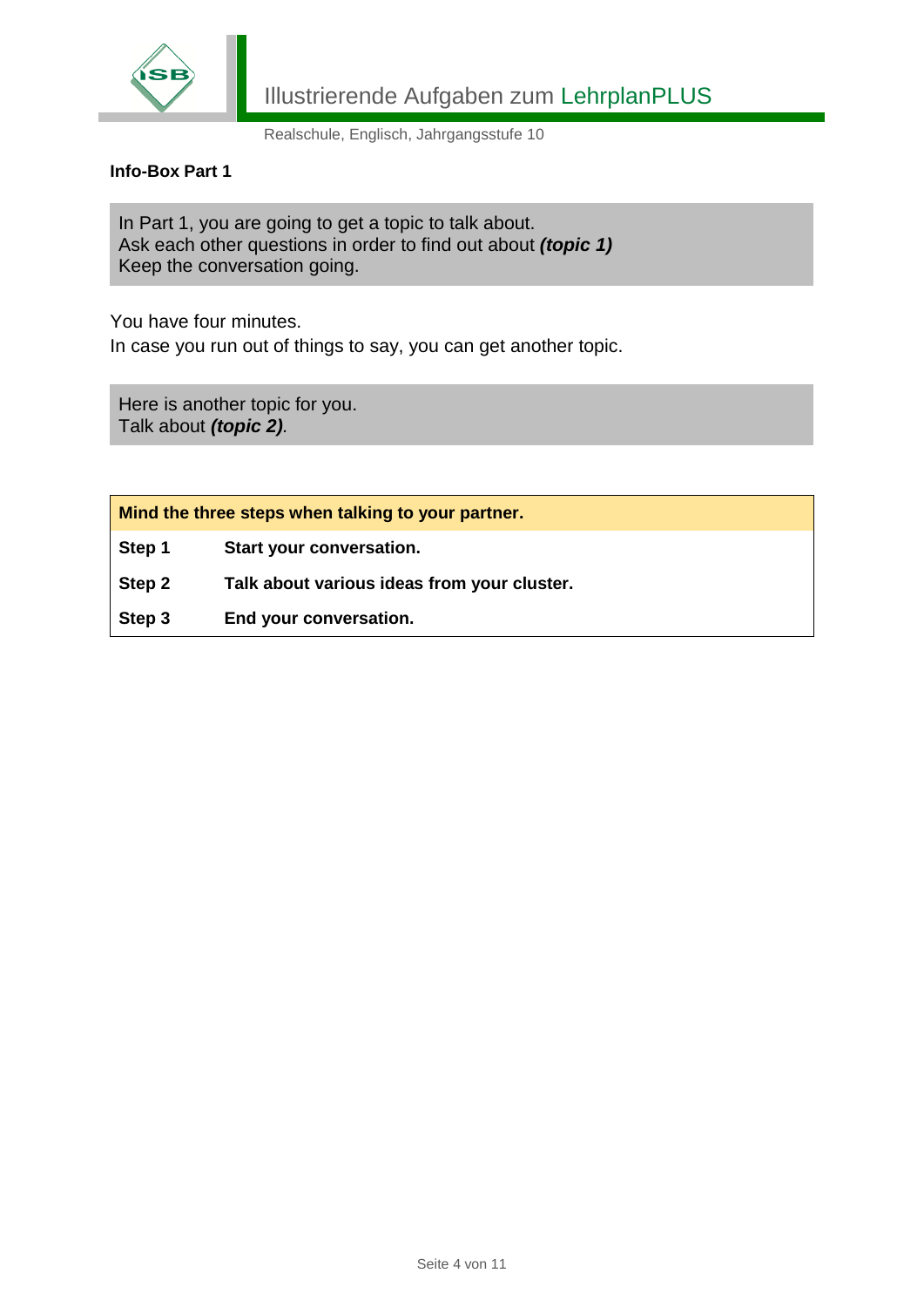

#### **Task 1**

**After your final exams you want to go on your dream vacation. Collect some ideas.**

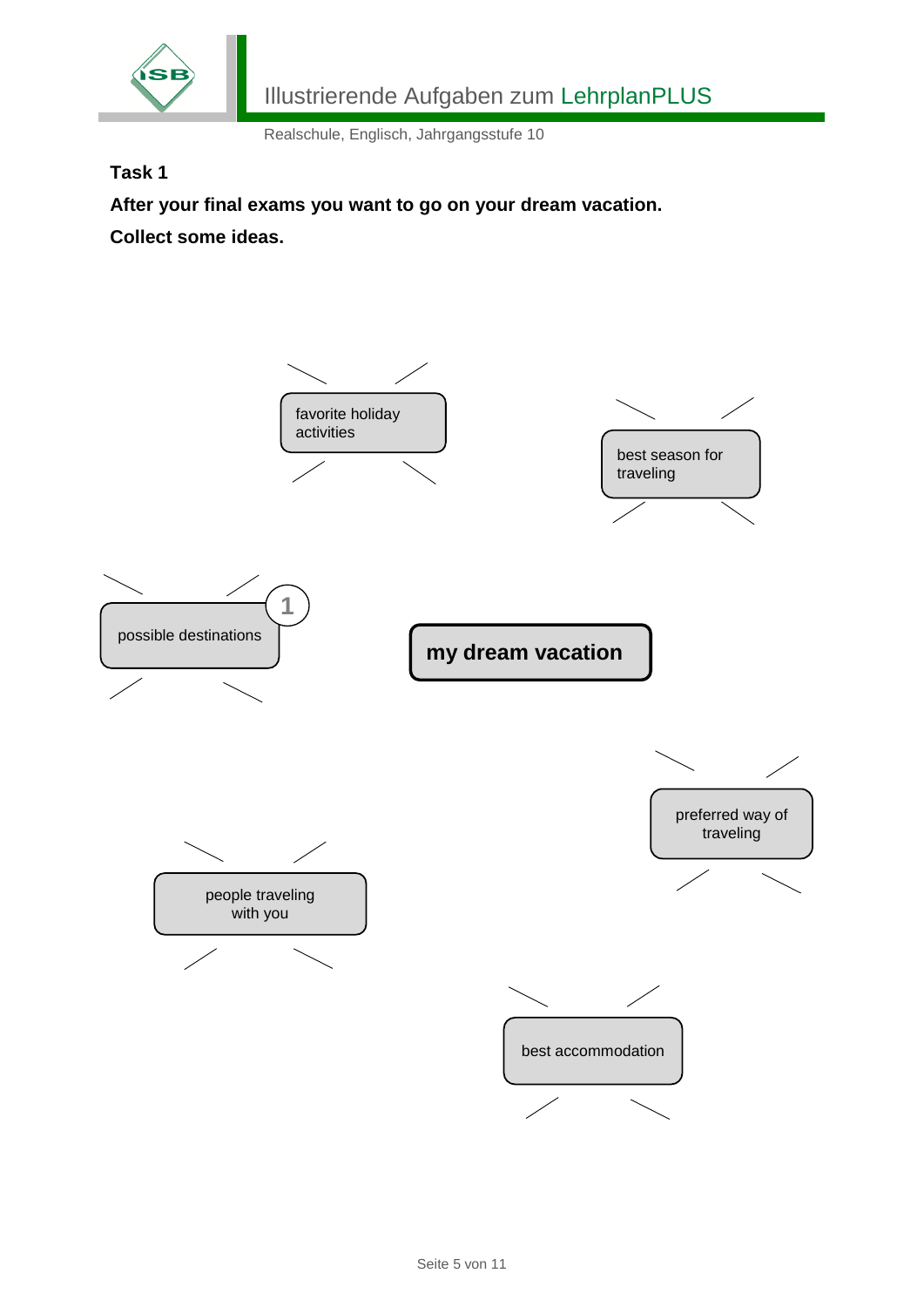

# Illustrierende Aufgaben zum LehrplanPLUS

Realschule, Englisch, Jahrgangsstufe 10



#### **Step 3 – End your conversation.**

…



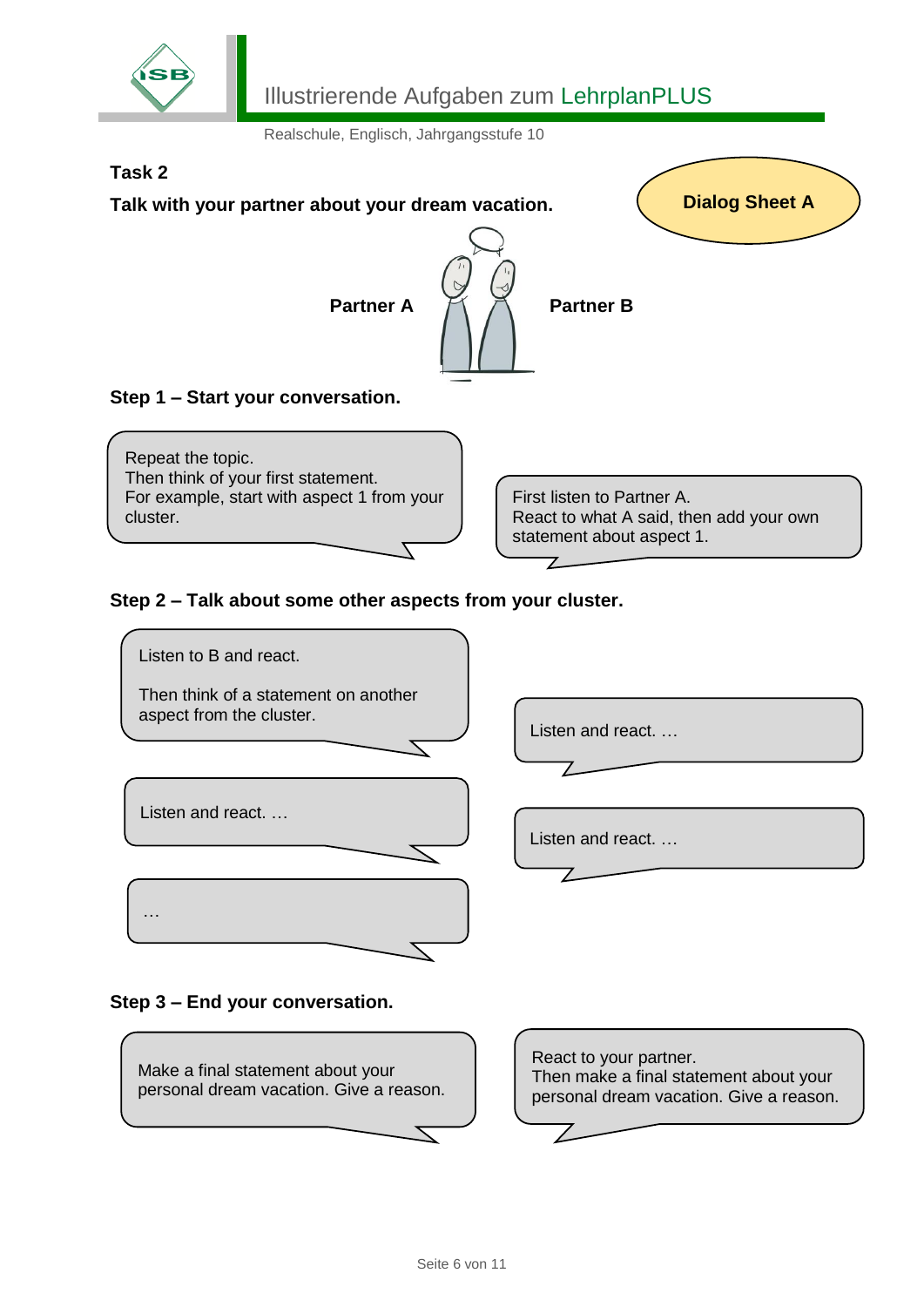

# Illustrierende Aufgaben zum LehrplanPLUS

Realschule, Englisch, Jahrgangsstufe 10

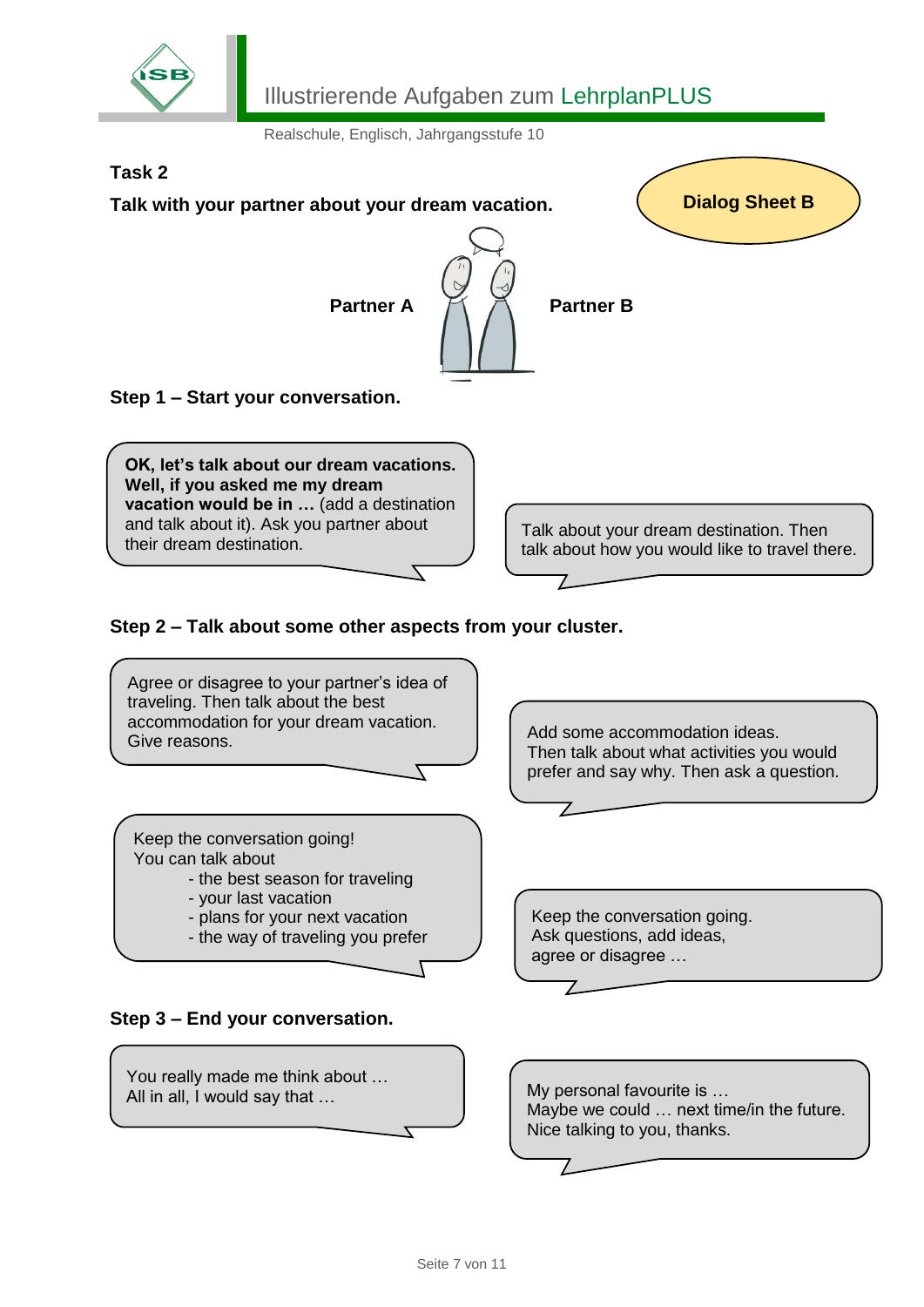

Illustrierende Aufgaben zum LehrplanPLUS

Realschule, Englisch, Jahrgangsstufe 10

| <b>INTERACTION</b> | initiating - reacting/responding - maintaining - facilitating |  |
|--------------------|---------------------------------------------------------------|--|
|                    |                                                               |  |

**Task 3 Look at the list of phrases that you can use during a conversation. Highlight some expressions that you would like to use. Look up phrases you don't understand in a dictionary.**

| <b>Start a conversation</b>     | initiating                               |
|---------------------------------|------------------------------------------|
| Would you like (me) to start?   | I can start if you want to.              |
| OK, let's start talking about ! | (topic), what does that mean to you?     |
| First of all,                   | Well, talking about (topic), I would say |

| <b>Respond to what a partner said</b> |                        | responding              |
|---------------------------------------|------------------------|-------------------------|
|                                       |                        |                         |
| Wow                                   | For real?              | <b>Well, </b>           |
| That's an interesting idea.           | OK.                    | If you say so.          |
| That's great/awesome/                 | You're joking/kidding. | Do you really think so? |

| <b>Agree and disagree</b> | responding                              |
|---------------------------|-----------------------------------------|
|                           |                                         |
| That's what I think.      | That seems obvious, but                 |
| Exactly. / Absolutely.    | Well, I can't (really) share this view. |
| Yes, I agree.             | The problem is that , because           |
| That's my opinion, too.   | It is not as simple as it seems.        |
| I'm of the same opinion.  | I'm sorry, I don't agree (with you).    |

| <b>Tell your opinion</b> |                         | maintaining |
|--------------------------|-------------------------|-------------|
| I think that             | There is no doubt that  |             |
| In my opinion $\dots$    | If you asked me         |             |
| I have to say/admit that | I strongly believe that |             |
| Probably                 | Perhaps                 |             |
|                          |                         |             |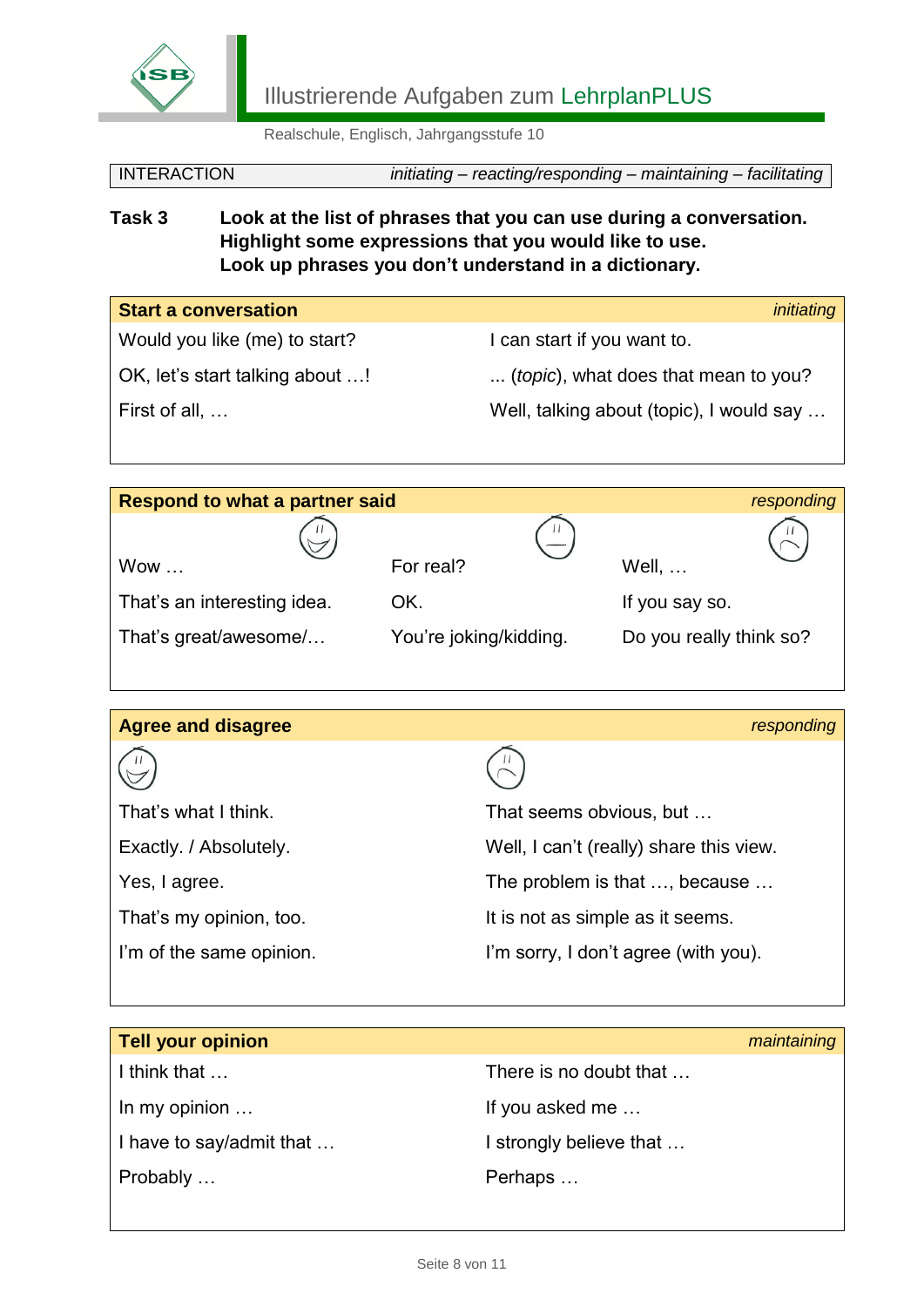

| Keep the conversation going   | maintaining                           |
|-------------------------------|---------------------------------------|
| Tell me more about it.        | I haven't thought about that.         |
| And what do you think about ? | Maybe you're right, but               |
| What about ?                  | Don't you agree that ?                |
| Have you ever ?               | Don't you think it's a good idea to ? |
| Could you imagine to ?        | What would you say if ?               |

| Decide about & ask for the second topic                              | initiating/maintaining                                                                 |
|----------------------------------------------------------------------|----------------------------------------------------------------------------------------|
| OK, would like to add anything?                                      | No, I'm fine, thanks, we can go on.                                                    |
| I think we can finish with topic 1 here,<br>do you agree with me?    | I think we're doing great with this one, or<br>would you prefer the second topic?      |
| How about topic 2? Do you think we<br>should switch topics now?      | Yes, why not? Let's take topic 2.                                                      |
| I guess we've mentioned the most<br>important aspects of this topic. | You're right, let's ask for it.                                                        |
| Could we have the second topic, please?                              | Oh wait, I'd just like to say one more thing<br>about topic 1, please. [] it's OK now. |
| There's not much time left.                                          | Let's have quick look at topic 2, ok?                                                  |
|                                                                      |                                                                                        |

| <b>Gain some time</b>       |                 |             | facilitating |
|-----------------------------|-----------------|-------------|--------------|
| Wait a sec.                 | Hang on $\dots$ | Well, maybe |              |
| Just a moment, please.      | $So, \ldots$    | But         |              |
|                             |                 |             |              |
| <b>Clarify &amp; repair</b> |                 |             | facilitating |

| <b>Clarity &amp; repair</b>         | <i><b>Tacilitating</b></i>            |
|-------------------------------------|---------------------------------------|
| No, sorry, what I wanted to say is  | Wait, I don't really understand that. |
| Oh, I didn't mean that. It's rather | Did you really mean that ?            |
|                                     |                                       |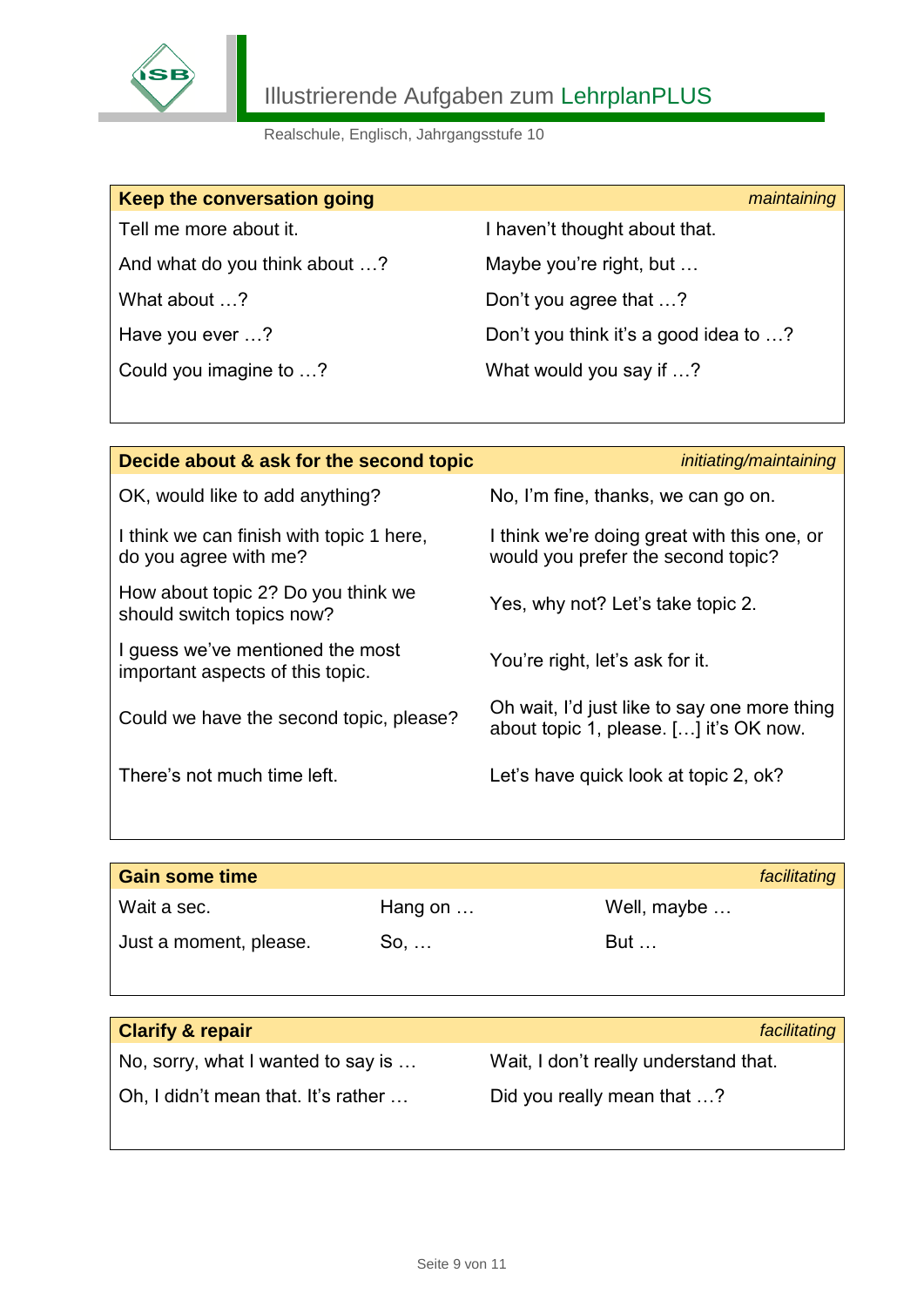

**Task 4 Find a new partner and practise the dialogue again. Choose 3 to 5 discussion tickets. Try to use them in your next talk. You've got four minutes.**

| I have to        | There's no     | If you asked me    | I strongly          |
|------------------|----------------|--------------------|---------------------|
| admit that       | doubt that     |                    | believe that        |
| Well, I partly   | The problem    | I'm of a different | Sorry, but I cannot |
| agree.           | is             | opinion,           | share this view.    |
| Don't you agree  | Have you ever? | <b>Could you</b>   | <b>What would</b>   |
| that $$ ?        |                | imagine to ?       | you say if ?        |
| <b>Would you</b> | You must       | That's an          | I haven't thought   |
| like to $$ ?     | be joking!     | interesting idea.  | about that before.  |
| Probably,        | But what if ?  | Anyway,            | For real?           |